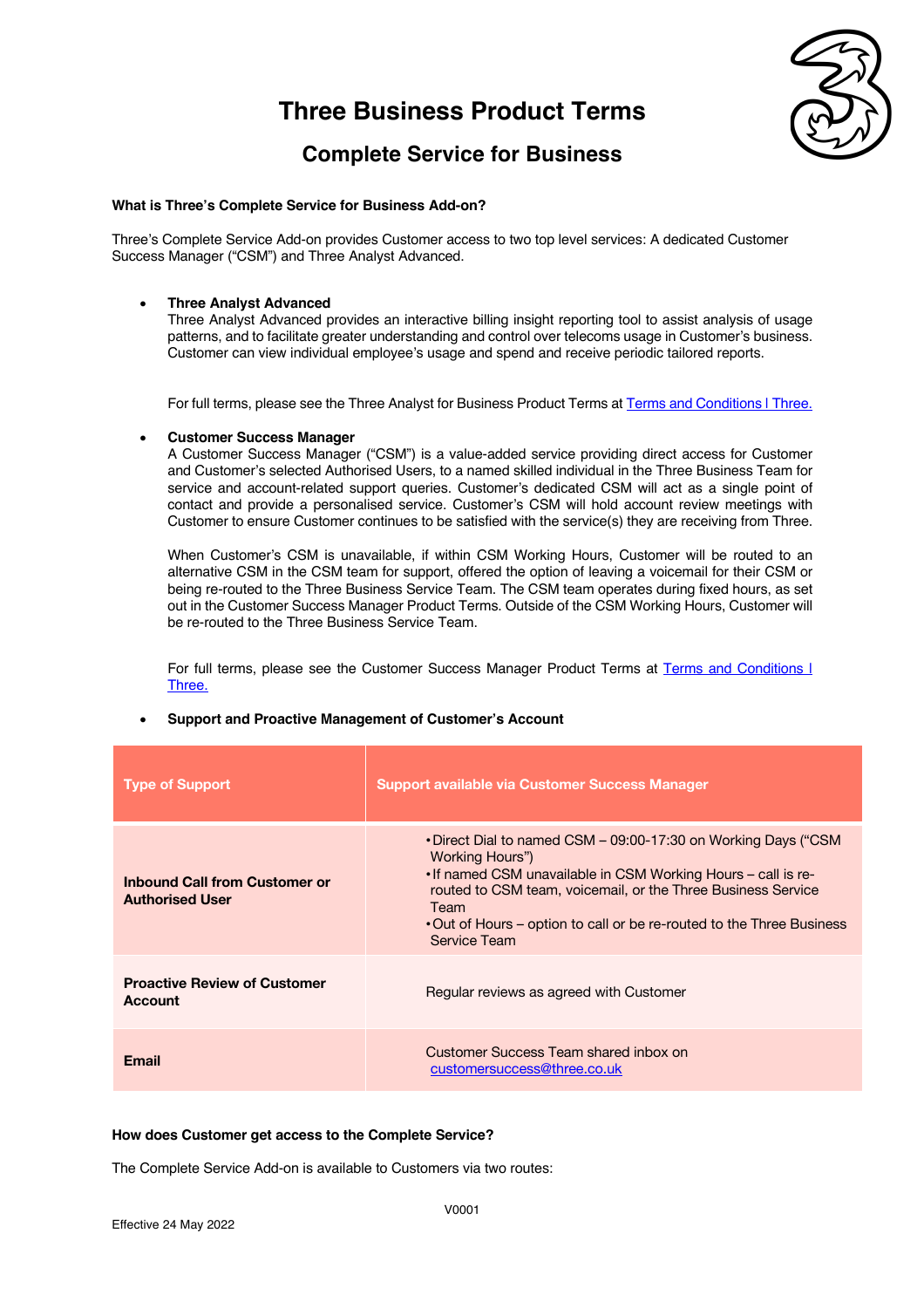

## **Complete Service for Business**

- **Incorporated in Customer's price plan:** Complete Service is incorporated into specific Three Business Plans as set out in the Price Guide(s). Please visit Terms and Conditions | Three
- **Purchased by Customer as a Service Add-on:** Complete Service is also available as a chargeable Addon applied at billing account level on a standalone basis.

Customer must have at least 9 months remaining on a Three Business Plan to purchase the Complete Service as a standalone Add-on. The standalone Add-on carries its own Minimum Term, and if terminated early, Customer may have to pay a Cancellation Fee as set out in the Terms and Conditions below.

#### **Is the Complete Service available for all Three Business Plans?**

The Complete Service Add-on is available to Three Business customers as set out in Three's Price Guide(s) found at Terms and Conditions I Three

Where the Complete Service is available either incorporated into a Three Business Plan or purchasable as a standalone Add-on, this will be set out clearly in the Price Guide(s).

## **Terms and Conditions for the Complete Service for Business**

The supply of the Complete Service for Business under these Product Terms ("Terms") is subject to the provisions of the Terms and Conditions for using the Three Network found at Terms and Conditions | Three. These Terms may be amended from time to time. The current version of the Terms is available at Terms and Conditions | Three. The term "Service" or "Complete Service" in these Terms means the Complete Service for Business Add-on.

### **1. Commencement Date**

- 1.1 The Service begins on the date Customer purchases: (i) the applicable Three Business Plan incorporating the Complete Service for Business Add-on; or (ii) the Complete Service for Business Add-on *("Complete Service Commencement Date"*), and will continue for the agreed Minimum Term of the associated Three Business Plan, or latest end date of Customer's Three Business Plan(s) if multiple plans at point of purchase, or Addon (as applicable), or until it is terminated in accordance with the terms of the Agreement.
- 1.2 If purchased as a standalone Add-on, Customer acknowledges and agrees that the Service carries an equivalent Minimum Term to Customer's Three Business Plan, or latest end date of Customer's Three Business Plan(s) if multiple plans, at point of purchase, as specified in the Agreement. *For example, if Customer has a Three Business Plan with end date 1 January 2023, and another Three Business Plan ending 5 May, Customer's Complete Service will carry a Minimum Term until 5 May 2023*. The Service will be coterminus with the last Three Business Plan on Customer's billing account.
- 1.3 Customer may access the full Complete Service from the date they receive confirmation that their Customer Success Manager Service has been provisioned, and that their Three Analyst Service has been provisioned. Prior to this, Customer can access support via the Three Business Service Team.
- 1.4 Three will use reasonable efforts to provision the Service within 7 Working Days following the Complete Service Commencement Date, but Customer acknowledges and agrees that all dates are estimates, and Three has no liability for any failure to provide the Service by any specific date or timeframe.

### **2. Minimum Term and Cancellation Fees**

2.1 Where purchased as a standalone Add-on, the Minimum Term for the Service commences on the Complete Service Commencement Date and will continue for the Minimum Term of Customer's Three Business Plan (as set out in Clause 1), and thereafter continue on a recurring monthly basis in accordance with the applicable Three Business Plan until terminated on 30 days written notice to Three. Unless agreed otherwise, Customer must have at least 9 months remaining on a Three Business Plan to be eligible to purchase the Complete Service for Business Add-on. The Add-on will be co-terminus with the associated Three Business Plan. *Example (1): Customer has Adapt 25 Plan with 17 months remaining in its Minimum Term. Customer can purchase Complete Service which will carry its own Minimum Term of 17 months. Example (2): Customer has Adapt 25 Plan with 8 months remaining in its Minimum Term. Customer cannot purchase the Complete Service*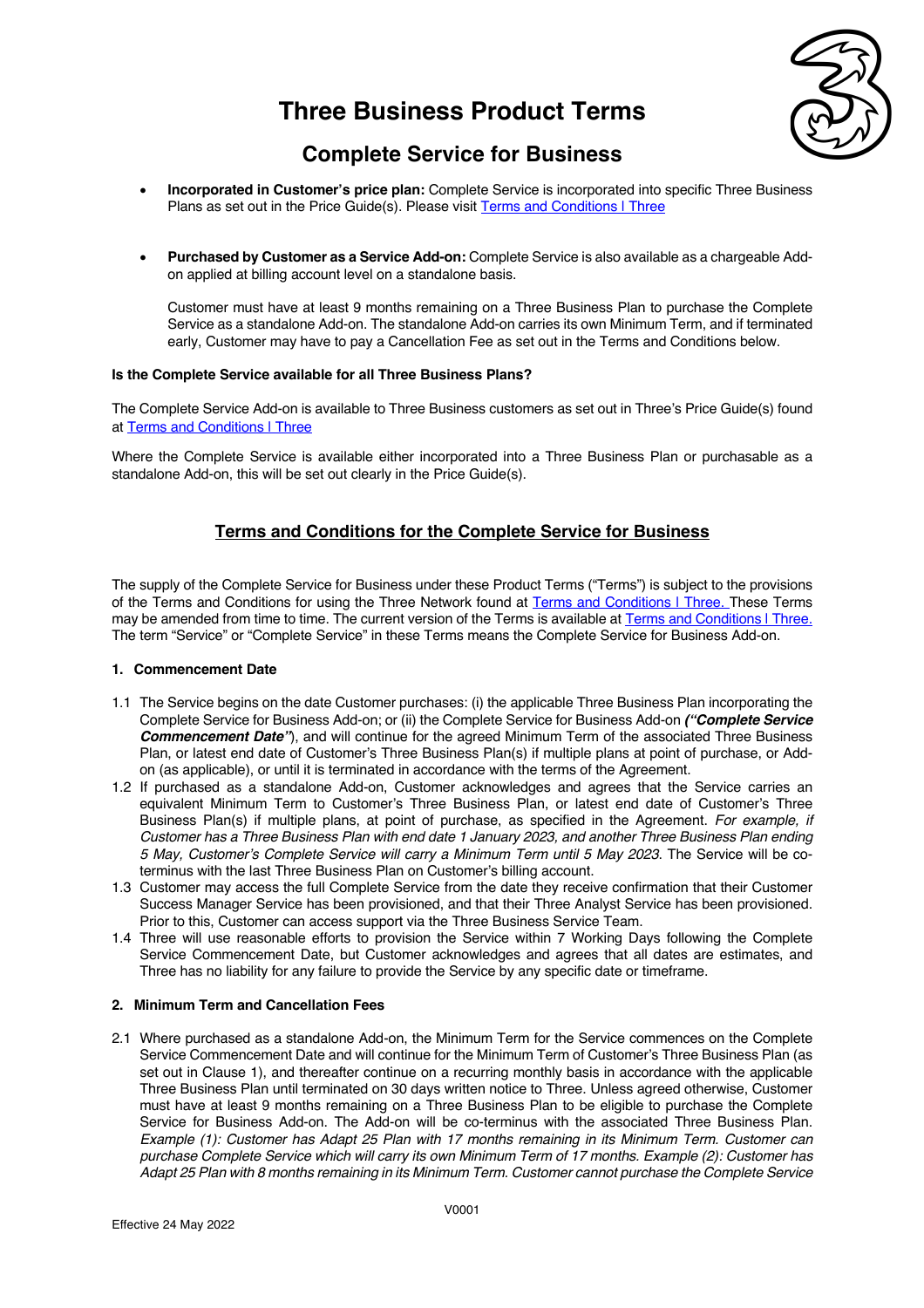

## **Complete Service for Business**

*Add-on.* Customer shall be liable for all Charges accruing in respect of the provision of the Service during the applicable termination notice period.

- 2.2 In the event Customer terminates the Service within the applicable Minimum Term, Customer may be liable for an early Cancellation Fee, calculated as follows: *Months remaining on associated Three Business Plan x Add-on Monthly Charge.*
- 2.3 Where incorporated as part of the applicable Three Business Plan, the Minimum Term for the Service is as per the associated Three Business Plan. To view the Price Guide(s), please visit Terms and Conditions | Three

### **3. Charges and Payment**

- 3.1 Where the Service is purchased as a chargeable Add-on, Charges will commence on the Complete Service Commencement Date, and continue to be payable on a monthly recurring basis until Customer's applicable Three Business Plan is terminated.
- 3.2 Customer agrees to pay all Charges for the Service in accordance with the terms of the Agreement. The Monthly Charge applies at billing account level and will be charged to Customer's monthly bill on a recurring basis.
- 3.3 Should Customer disagree with any of the Charges appearing on a bill issued by Three in connection with the Service, Customer should raise a dispute in accordance with the terms of the Agreement.
- 3.4 If Customer fails to pay the bill in full by the due date, Three reserves all rights of recourse as set out in the terms of the Agreement, or these Terms.
- 3.5 Three may increase Charges for the Service at any time, giving 30 days' prior notice.

### **4. Complete Service**

- 4.1 In order for Customer to use the Service, and for Three to provision the Service, it is conditional on Customer's: (i) Acceptance of these Terms, the Three Analyst for Business Product Terms, and the Customer Success Manager Product Terms; and (ii) compliance at all times with the terms of the Agreement as defined in clause 1.2 of the Terms and Conditions for using the Three Network, found at Terms and Conditions | Three. Customer's or their Authorised Users use of the Service shall be deemed acceptance of these conditions.
- 4.2 Subject to the terms of the Agreement including these Terms, and the payment of all Charges due (where applicable), Three will provide to Customer during the Minimum Term, access to the Service for their internal business purposes as necessary for the purposes set out in the Agreement. No other rights are granted or provided by Three.
- 4.3 Customer acknowledges and agrees that provision of Three Analyst and Customer Success Manager are subject to their respective Product Terms at Terms and Conditions | Three.
- 4.4 If Customer has the Complete Service, Customer acknowledges and agrees that Three will have access to Customer's Three Analyst Service in order to set up users, troubleshoot or provide advice on usage.
- 4.5 If the Complete Service is incorporated into Customer's Three Business Plan, it is mandatory and cannot be opted out of. There will be no reduction to the Monthly Charge if the Complete Service is not utilised by Customer.
- 4.6 Three may change these Terms or change, suspend, discontinue, update or upgrade the Service in order to ensure compliance with new legal or technological developments, and to protect against new or emerging security issues. If the changes are likely to disadvantage Customer. Three will provide a minimum of 30 days' notice. By continuing to use the Service after that time, Customer is expressing and acknowledging acceptance of the changes.

### **5. Use Restrictions**

- 5.1 Customer agrees:
	- 5.1.1 the Service is provided for Customer's internal use and Customer shall not permit access to the Service to any third party through any means;
	- 5.1.2 to use the Service only for purposes that are permitted by (i) the Agreement (ii) the Terms; and (iii) any applicable law or regulation; or (iv) any license or authorisation applicable to Customer or Three;
	- 5.1.3 not to do anything which damages or adversely affects the performance of the Service (nor permit any other person to do so) for themselves or other Three customers, or that may cause degradation of service levels to other Three customers as determined by Three (acting reasonably);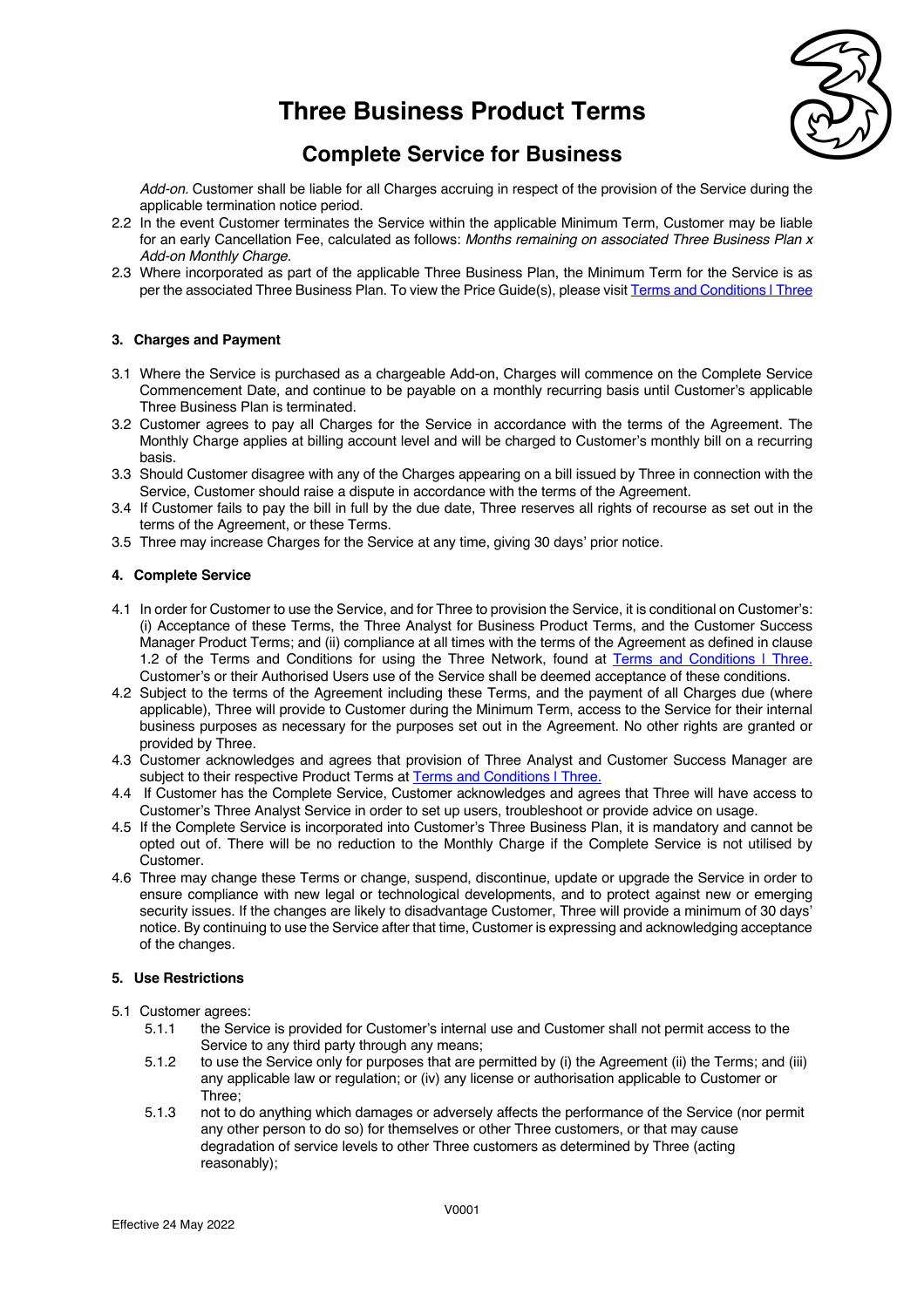

# **Complete Service for Business**

- 5.1.4 not to store, distribute, or transmit any material through the Service that is unlawful, harmful, threatening, defamatory, obscene, harassing or racially or ethnically offensive; facilitates illegal activity; depicts sexually explicit images; or promotes unlawful violence, discrimination based on race, gender, colour, religious belief, sexual orientation, disability, or any other illegal activities;
- 5.1.5 not to transfer, temporarily or permanently, any of their rights under the Agreement;
- 5.1.6 not to use the Service in such a way it constitutes a violation or infringement of the rights (including intellectual property rights) of any person, firm or company; or
- 5.1.7 not to access (or attempt to access) the Service by any means other than through the interfaces provided by Three.
- 5.2 Customer must use the Service in accordance with any reasonable instructions given by Three and shall not attempt to circumvent any applicable security at any time.
- 5.3 Customer shall be liable for any acts and/or omissions of any Authorised User, or any other persons authorised by them to access the Service.
- 5.4 Three may (in its sole discretion for operational, technical, or commercial reasons) determine that it may not be able to provide some or all requested components of the Service and reserves the right to offer Customer:
	- 5.4.1 the remaining components of the Service;
	- 5.4.2 an equivalent or improved service to replace the Service; or
	- 5.4.3 where purchased as a chargeable Add-on, the right to cancel the Service (without liability) and refund any applicable Charges that Customer has paid for the Service not provided.

### **6. Warranties**

- 6.1 Three warrants that the Service to be provided under the Agreement will be performed with reasonable skill and care.
- 6.2 Customer acknowledges that they have assessed for themselves the suitability of the Service for their requirements, and that Three does not warrant that the Service will be suitable for such requirements.
- 6.3 Three does not represent or warrant that the operation of the Service will be uninterrupted, fault-free or errorfree. If Customer suffers any disruption to the Service, Customer should contact Three in accordance with the Terms and Conditions for using the Three Network for Business customers, found at Terms and Conditions | **Three**
- 6.4 Except as expressly stated above, all other warranties, conditions, terms, undertakings, and representations, expressed or implied, statutory or otherwise, in connection with the Complete Service or any services provided to the Customer ancillary or incidental to the use of the Complete Service, are hereby excluded to the fullest extent permitted by law.

### **7. Complete Service Support**

- 7.1 Three will respond to Customer queries or reported faults as soon as reasonably practicable by taking service support measures it deems appropriate.
- 7.2 For the purposes of making improvements to the Service, scheduled unavailability may be required from time to time. Three will use reasonable efforts to schedule unavailability in a manner that minimises disruption to Customer, but excludes all liability.

### **8. Liability (Limitations and Exclusions)**

- 8.1 These Terms shall apply in addition to the terms set out in Terms and Conditions for using the Three Network for Business customers, found at Terms and Conditions | Three.
- 8.2 Three shall not be liable to Customer, their Users or any third party, for any direct, indirect, special, exemplary, incidental or consequential loss including, but without limitation, loss of profit, loss of revenue, capital expenditure or loss of goodwill, resulting from any claim including, without limitation a claim for breach of contract, in tort, for negligence, for breach of warranty or otherwise and whether or not foreseeable, and including, but without limitation, arising as a result of: (a) any unauthorised third party access to the Service; or (b) the suspension or termination of the Service (as permitted by the Agreement).
- 8.3 Three shall not be liable for non-performance of the Service.

#### **9. Suspension of the Complete Service**

9.1 Three may change these Terms and change, suspend, or discontinue the Service at any time.